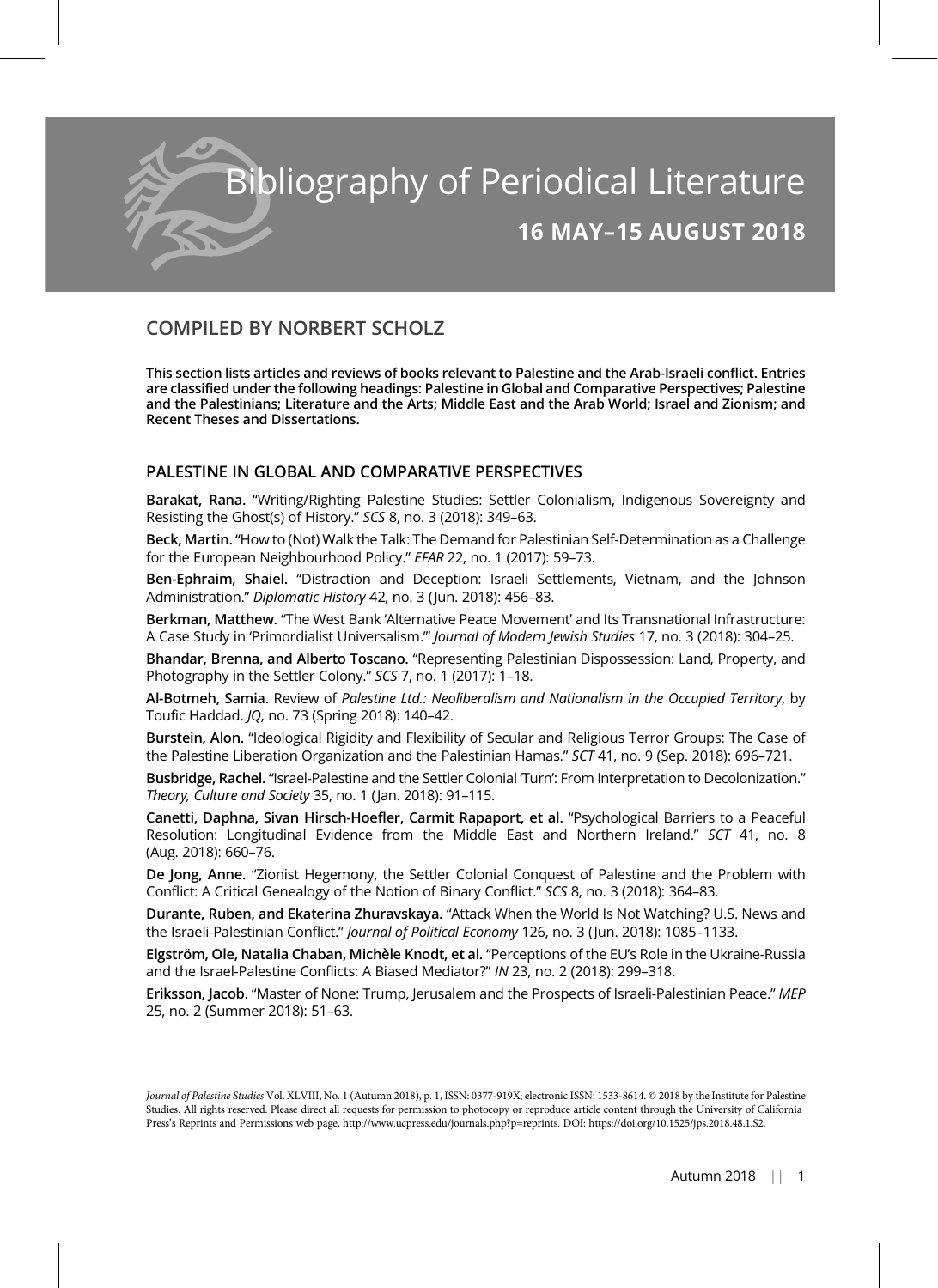Finlay, W. M. L. "Language and Civilian Deaths: Denying Responsibility for Casualties in the Gaza Conflict 2014." Political Psychology 39, no. 3 (Jun. 2018): 595–609.

Golan, Galia. "Getting the Job Done: Bolstering American Mediation on Palestine: An Israeli Plan for American Mediation of the Israeli-Palestinian Conflict." IN 23, no. 1 (2018): 42–68.

Gualtieri, Sarah M. "Edward Said, the AAUG, and Arab American Archival Methods." CSSAME 38, no. 1 (May 2018): 21–29.

Hughes, Matthew. Review of The Crime of Nationalism: Britain, Palestine, and Nation-Building on the Fringe of Empire, by Matthew K. Kelly. MEJ 72, no. 2 (Spring 2018): 343-45.

Işleyen, Beste. "Building Capacities, Exerting Power: The European Union Police Mission in the Palestinian Authority." MP 23, no. 3 (2018): 321–39.

Le Vine, Mark, and Eric Cheyfitz. "Israel, Palestine, and the Poetics of Genocide" [in Arabic]. MA 41, no. 473 (Jul. 2018): 18–39.

Levitt, Dana. Review of Self-Determination, Statehood, and the Law of Negotiation: The Case of Palestine, by Robert P. Barnbridge, Jr. JMEA 9, no. 1 (2018): 117–18.

Locker-Biletzki, Amir. "Colonialism and Imperialism in Communist Thinking in Palestine/Israel, 1919–1965." SCS 8, no. 3 (2018): 384–99.

Loddo, Stephanie A. "Palestinian Perceptions of Home and Belonging in Britain: Negotiating between Rootedness and Mobility." Identities 24, no. 3 (2017): 275–94.

Mahajna, Alaa. "The Status of Jerusalem in Israeli Law and the Trump Announcement: The Repercussions and the Prospects for Confrontation" [in Arabic]. Siyasat Arabiyya, no. 32 (May 2018): 75–86.

Makdissi, Jalil. "The Second Cold War and the Palestinian Defense Strategy" [in Arabic]. MA 41, no. 472 (Jun. 2018): 7–25.

Morag, Nadav. "International Counterterrorism Laws and Practices: Israel and France in Comparison." International Criminal Justice Review 28, no. 2 (Jun. 2018): 162–76.

Nasser, Ilham. "Education Diplomacy and Negotiating an Early Childhood Education Framework for Palestine." Childhood Education 94, no. 3 (May 2018): 80–83.

Qous, Yasser. "The West African Community in Jerusalem: Process of Settlement and Local Integration." MM, no. 235 (2018): 117–28.

Rouhana, Nadim N. "Decolonization as Reconciliation: Rethinking the National Conflict Paradigm in the Israeli-Palestinian Conflict." ERS 41, no. 4 (2018): 643–62.

Rubin, Rehav. Review of Mapping the Holy Land: The Foundation of a Scientific Cartography in Palestine, by Bruno Schelhaas, Jutta Faehndrich, and Haim Goren. Imago Mundi 70, no. 2 (Jul. 2018): 249.

Salem, Walid. "Beyond Exacerbating Asymmetry and Sustaining Occupation: An Alternative Approach for United States Intervention in the Israeli-Palestinian Conflict." IN 23, no. 1 (2018): 97–123.

Salingue, Julien. "Les forces de sécurité Palestiniennes: Un appareil répressif indigène au service de la puissance coloniale?" MM, nos. 233–34 (2017): 39–62.

Schiff, Amira. "The Kerry Peace Initiative in the Israeli-Palestinian Conflict: When Hope and Good Intentions Are Not Enough." IN 23, no. 1 (2018): 8–41.

Schivone, Gabriel. "Interview with Gabriel Schivone: U.S. Borderlands, Israel's Latest Surveillance Technology Laboratory." Interview by Brittany Dawson. JPS 47, no. 4 (2018): 57–68.

Seib, Philip. Review of Headlines from the Holy Land: Reporting the Israeli-Palestinian Conflict, by James Rodgers. MWC 10, no. 3 (Dec. 2017): 384–86.

Seikaly, Sherene. "How I Met My Great-Grandfather: Archives and the Writing of History." CSSAME 38, no. 1 (May 2018): 6–20.

Sela, Rona. "The Genealogy of Colonial Plunder and Erasure: Israel's Control over Palestinian Archives." Social Semiotics 28, no. 2 (Mar. 2018): 201–29.

Shalbak, Ihab. Review of The Crime of Nationalism: Britain, Palestine, and Nation-Building on the Fringe of Empire, by Matthew Kelly. JPS 47, no. 4 (2018): 106–8.

2 || Journal of Palestine Studies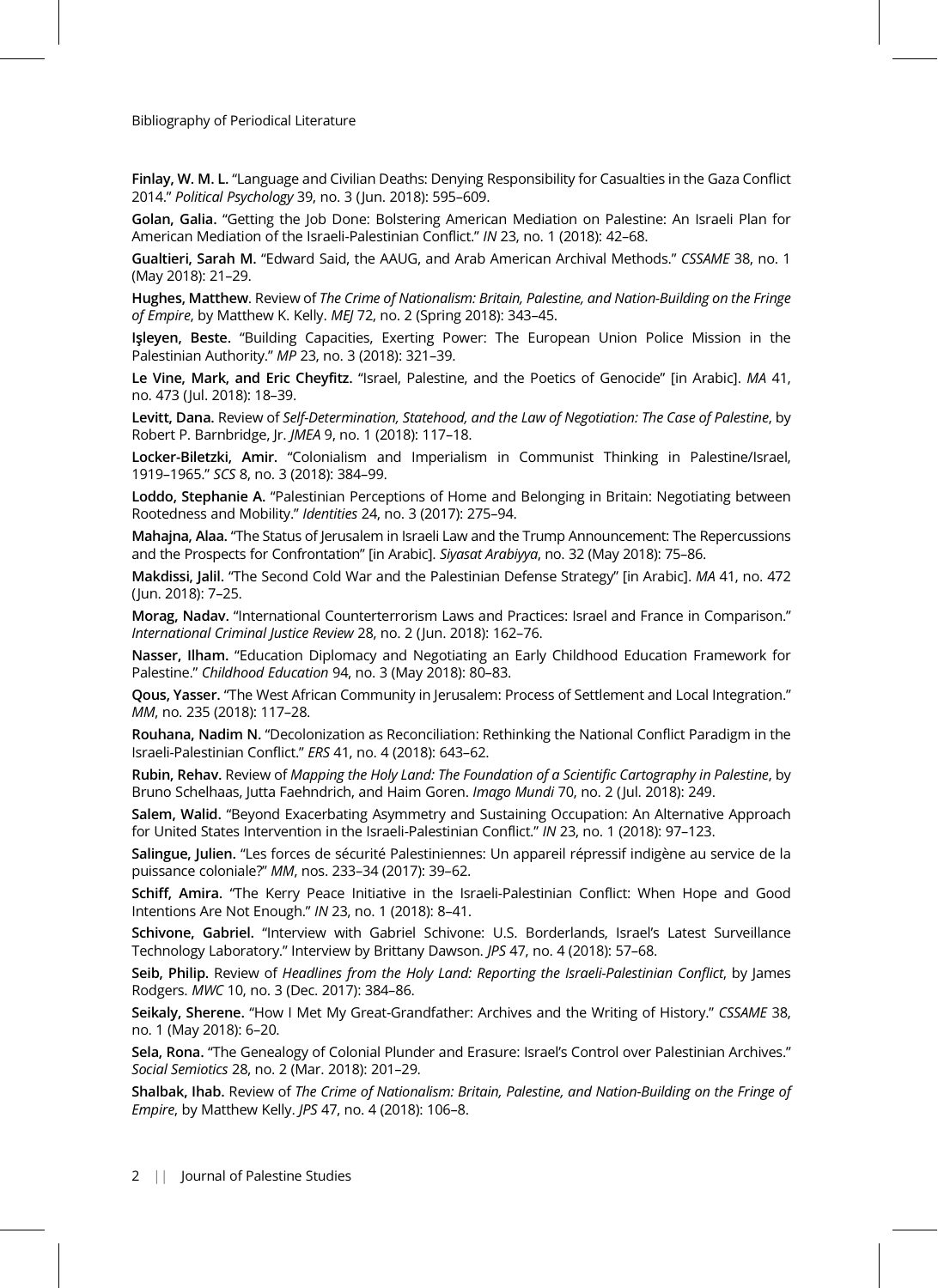Shapovalova, Natalia. Review of Lobbying in EU Foreign Policy-Making: The Case of the Israeli-Palestinian Conflict, by Benedetta Voltolini. EFAR 22, no. 2 (2017): 271–73.

Steiner, Barry H. "'Going for Broke' on Palestine." IN 23, no. 1 (2018): 69–96.

Stoler, Ann L. "On Archiving as Dissensus." CSSAME 38, no. 1 (May 2018): 43–56.

Svirsky, Marcelo. "Resistance Is a Structure Not an Event." SCS 7, no. 1 (2017): 19–39.

Wolfsfeld, Gadi. "The Role of the Media in Violent Conflicts in the Digital Age: Israeli and Palestinian Leaders' Perceptions." MWAC 11, no. 1 (Mar. 2018): 107–24.

Yarchi, Moran. "Two Stories for Two Nations: Public Diplomacy in the Israeli-Palestinian Conflict." SCT 41, no. 9 (Sep. 2018): 677–95.

### PALESTINE AND THE PALESTINIANS

Abulhawa, Dani. "Smoothing Space in Palestine: Building a Skatepark and a Socio-political Forum with the SkatePal Charity." Journal of Urban Cultural Studies 4, no. 3 (Sep. 2017): 417–26.

Abu-Lughod, Lila. "Palestine: Doing Things with Archives." CSSAME 38, no. 1 (May 2018): 3–5.

Abusalim, Jehad. "The Great March of Return: An Organizer's Perspective." JPS 47, no. 4 (2018): 90–100.

Abu Sitta, Ghassan. "Interview with Dr. Ghassan Abu Sitta: There Is No International Community." Interview by Perla Issa. JPS 47, no. 4 (2018): 46–56.

'Amarar, Muhammad, and Muhannad Mustapha. "The Rise of the Likud and the Transformation of the Political Discourse among 1948 Palestinians" [in Arabic]. MDF, no. 115 (Summer 2018): 43–58.

Asaad, Ahmad Izz al-Din. "The Failure of the Official Palestinian Discourse in Describing and Documenting the Violence of the Settlers" [in Arabic]. MA 41, no. 471 (May 2018): 49–66.

Assi, Seraj. "The Original Arabs: The Invention of the 'Bedouin Race' in Ottoman Palestine." IJMES 50, no. 2 (May 2018): 213–32.

'Atallah, Munir. "The Return Marches in Gaza through the Scalpel of a Surgeon" [in Arabic]. MDF, no. 115 (Summer 2018): 181–85.

'Awkal, Talal. "Gaza's Historic Role" [in Arabic]. MDF, no. 115 (Summer 2018): 186–89.

Berkman, Matthew. "The West Bank 'Alternative Peace Movement' and Its Transnational Infrastructure: A Case Study in 'Primordialist Universalism.'" Journal of Modern Jewish Studies 17, no. 3 (2018): 304–25.

Busailah, Reja-e. "In the Land of My Birth: A Palestinian Boyhood [Introduction]" [in Arabic]. MDF, no. 115 (Summer 2018): 127–32.

–. "In the House for Orphans: A Jerusalem Boyhood." JQ, no. 73 (Spring 2018): 79–89.

Easton, Scott D., Najwa S. Safadi, and Robert G. Hasson III. "'We Deal with Symptoms Rather Than Causes': Antipoverty Policy Making in Occupied Palestinian Territories." Journal of Loss and Trauma 22, no. 8 (Nov. 2017): 631–45.

Enshassi, Adnan, Eman al-Swaity, Abdul Rashid Abdul Aziz, et al. "Coping Behaviors to Deal with Stress and Stressor Consequences among Construction Professionals: A Case Study at the Gaza Strip, Palestine." Journal of Financial Management of Property and Construction 23, no. 1 (2018): 40–56.

Fallah, Belal. "The Economic Response of Rural Areas to Local Supply Shock: Evidence from the Occupied West Bank." MEDJ 10, no. 1 (2018): 97–118.

Faraj, R. Review of The Path of Struggle in Palestine and the Arab Levant: Memoirs of the Communist Leader Mahmud al-Atrash al-Maghribi [in Arabic], ed. Charif Maher. MDF, no. 115 (Summer 2018): 210–12.

Farraj, Khalid. "The Intifada Is Breaking Down: The Road to Madrid" [in Arabic]. MDF, no. 115 (Summer 2018): 173–80.

Ghoul, Asma. "Gaza: A New Case of Struggle" [in Arabic]. MDF, no. 115 (Summer 2018): 190–97.

Hovsepian, Nubar. Review of Gaza: An Inquest into Its Martyrdom, by Norman Finkelstein. JPS 47, no. 4 (2018): 101–3.

Autumn 2018 || 3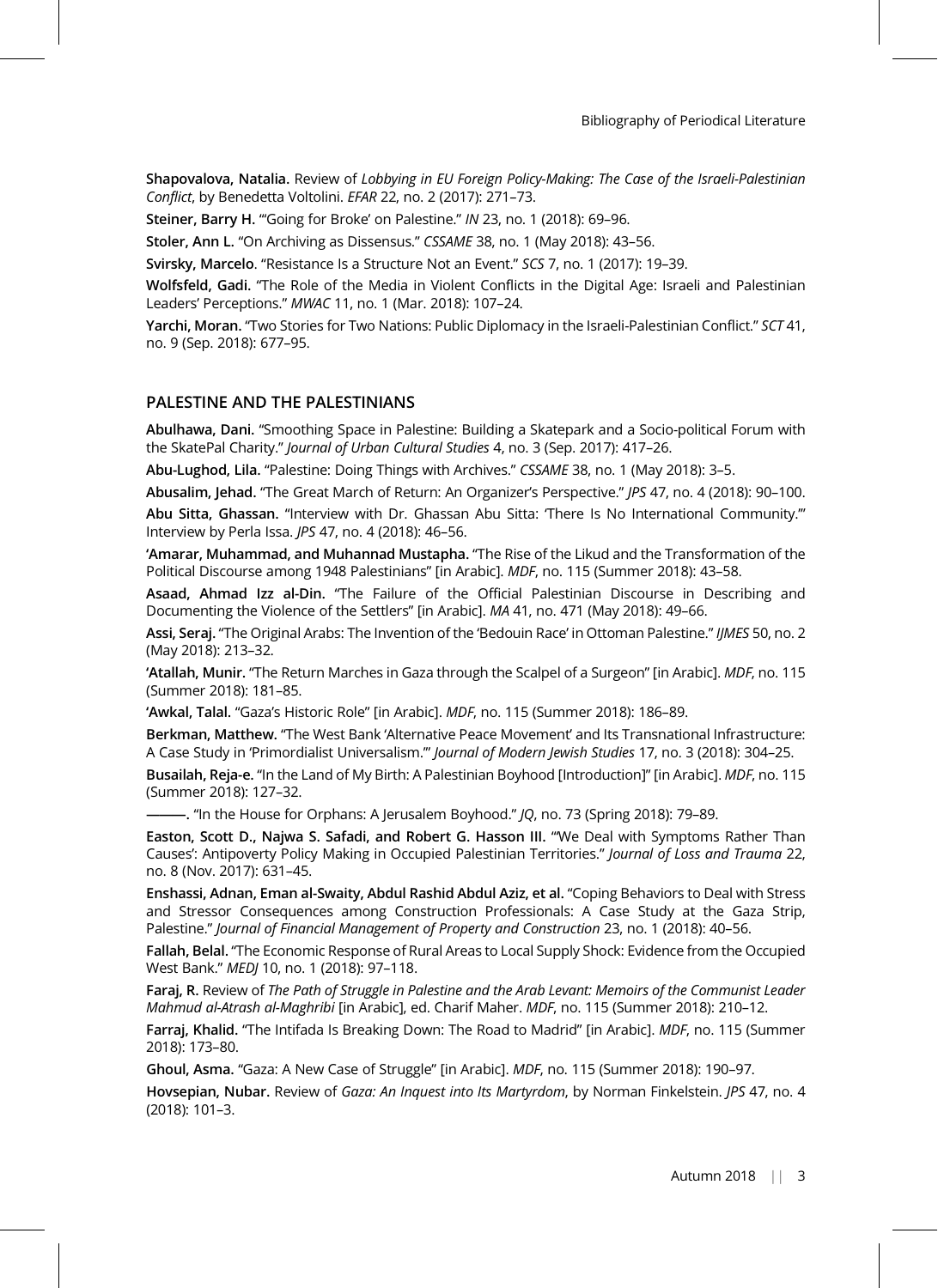Irving, Sarah. "'A Young Man of Promise': Finding a Place for Stephan Hanna Stephan in the History of Mandate Palestine." JQ, no. 73 (Spring 2018): 42–62.

Issa, Perla. "Rethinking Palestinian Political Factions." MEC 27, no. 3 (2018): 261–74.

Johnson, Penny, and Diala Shamas. "Um Hani: To Live and Work in Jerusalem." JQ, no. 73 (Spring 2018): 117–23.

Al-Jubeh, Nazmi. "Childhood Memories of a Jerusalemite." JQ, no. 73 (Spring 2018): 90–100.

Kayyali, Majed. "The Palestinian Uprising: From Land Day to Nakba Day" [in Arabic]. ShA, no. 174 (Summer 2018): 27–36.

Kohlbry, Paul. "Owning the Homeland: Property, Markets, and Land Defense in the West Bank." JPS 47, no. 4 (2018): 30–45.

Kovner, Bella, and Nadera Shalhoub-Kevorkian. "Child Arrest, Settler Colonialism, and the Israeli Juvenile System: A Case Study of Occupied East Jerusalem." British Journal of Criminology 58, no. 3 (May 2018): 709–29.

Kroll-Zeldin, Oren. "Institutionalized Separation and Sumud in Jerusalem's Periphery: Survival and Resistance in Shaykh Sa'd." JQ, no. 73 (Spring 2018): 101–16.

Leech-Ngo, Philip. Review of The Impossibility of Palestine: History, Geography, and the Road Ahead, by Mehran Kamrava. Postcolonial Studies 21, no. 2 (2018): 260–62.

Mack, Merav, Angelos Dalachanis, and Vincent Lemire. "Matrimony and Baptism: Changing Landscapes in Greek (Rum) Orthodox Jerusalem (1900–1940)." BRIJMES 45, no. 3 (2018): 443–63.

Mahamid, Ibrahim. "Effect of Change Orders on Rework in Highway Projects in Palestine." Journal of Financial Management of Property and Construction 22, no. 1 (2017): 62–76.

Mancell, Claudia M. "Camp Code: How to Navigate a Refugee Settlement" [in Arabic]. MDF, no. 115 (Summer 2018): 77–100.

Norris, Jacob. "Saint Marie Alphonsine and the Resurrection of Jubra'il Dabdoub." JQ, no. 73 (Spring 2018): 10–27.

Nucho, Joanne Randa. Review of Police Encounters: Security and Surveillance in Gaza under Egyptian Rule, by Ilana Feldman. ROMES 52, no. 1 (Apr. 2018): 198–200.

Nyhan, Brendan, and Thomas Zeitzoff. "Fighting the Past: Perceptions of Control, Historical Misperceptions, and Corrective Information in the Israeli-Palestinian Conflict." Political Psychology 39, no. 3 (Jun. 2018): 611–31.

Okumus, Muhammed Yasir. Review of Gaza: A History, by Jean-Pierre Filiu. Insight Turkey 20, no. 3 (Summer 2018): 302–4.

Othman, A. Review of My Life: From the Nakba to the Revolution (An Autobiography) [in Arabic], by Nabil Saath. MDF, no. 115 (Summer 2018): 213–16.

Pérez, Michael V. "The Everyday as Survival among Ex-Gaza Refugees in Jordan." MEC 27, no. 3 (2018): 275–88.

Radai, Itamar. Review of Men of Capital: Scarcity and Economy in Mandate Palestine, by Sherene Seikaly. ROMES 52, no. 1 (Apr. 2018): 230–33.

———. Review of Oriental Neighbors: Middle Eastern Jews and Arabs in Mandatory Palestine, by Abigail Jacobson and Moshe Naor. Bustan 9, no. 1 (2018): 57–60.

Rodenko, George Y. "The Memoirs of the Palestinian Maskobi Doctor." JQ, no. 73 (Spring 2018): 28–41.

El Sakka, Abaher. "Les universités Palestiniennes: Entre hiérarchisations académiques et attente sociale." Hérodote, no. 168 (2018): 141–50.

Salhi, Bassam, et al. "The Unified Leadership, the Islamic Factions, and the PLO in the 1987 Intifada [Symposium]" [in Arabic]. MDF, no. 115 (Summer 2018): 159–72.

Shafik, Munir. "A Palestinian Strategy of Realism" [in Arabic]. MDF, no. 115 (Summer 2018): 59–64.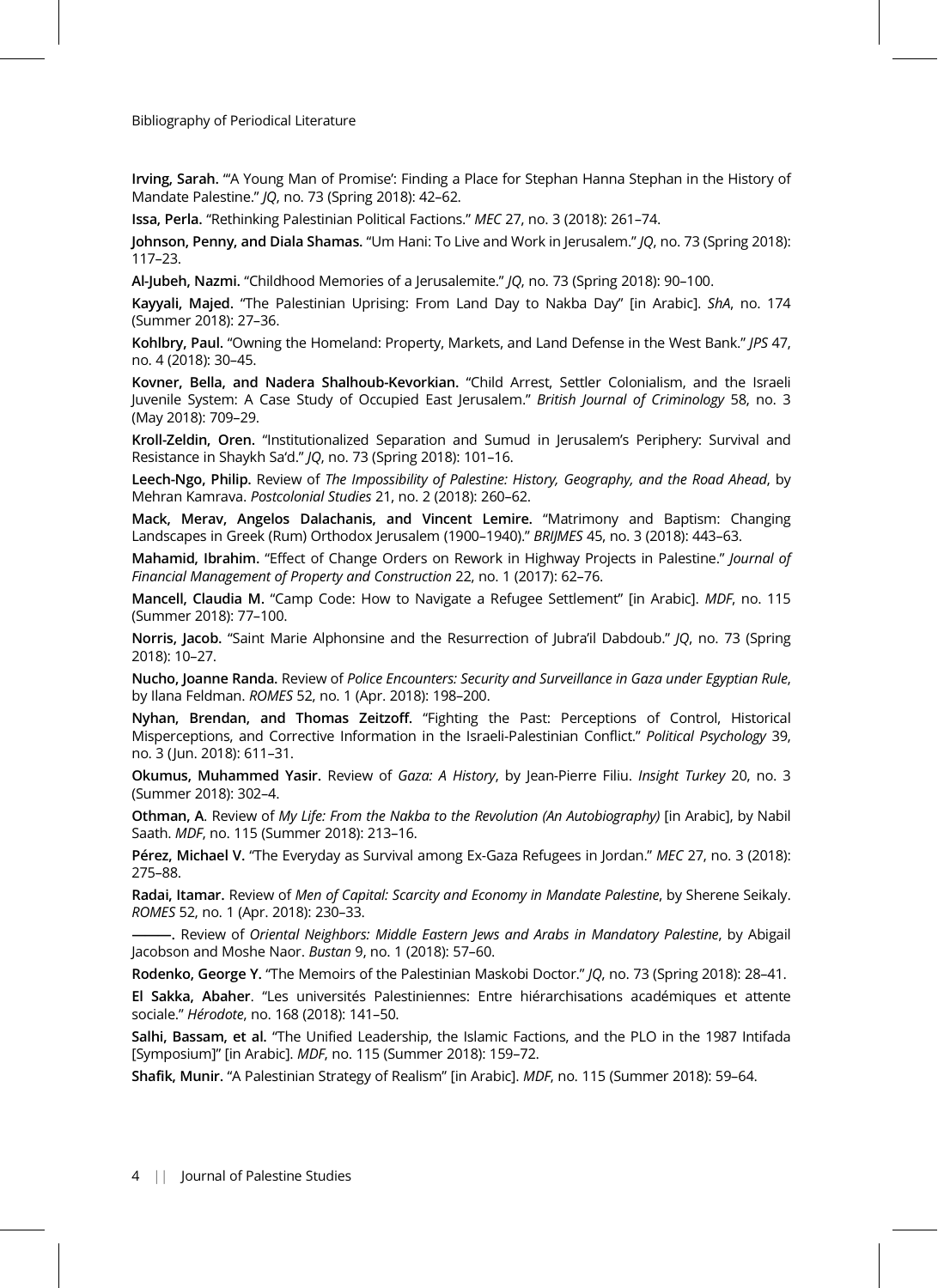Shahin, Khalil. "The Disintegration of the Palestine National Council" [in Arabic]. MDF, no. 115 (Summer 2018): 22–26.

Al-Shalalfeh, Zayneb, Fiona Napier, and Eurig Scandrett. "Water Nakba in Palestine: Sustainable Development Goal 6 versus Israeli Hydro-Hegemony." Local Environment 23, no. 1 (Jan. 2018): 117–24.

### LITERATURE AND THE ARTS

Abdelmessih, Marie T. "Rethinking Critical Approaches to Arabic Comparatively, in a 'Post' Colonial Context." Interventions 20, no. 2 (2018): 192–209.

Allouche-Chemla, Marie R., and Yehudith Kahn. "Politics and the Critical Reception of Contemporary Israeli Literature in France." IsA 24, no. 3 (2018): 519–41.

Athamneh, Waed. "Arabic Poetry and Terrorism: The Dictator Perishes and the Poet Remains." Arab Studies Quarterly 40, no. 2 (Spring 2018): 97–116.

Dickinson, Philip. "Raja Shehadeh's Palestinian Walks and the Concrete Ecology of Settlement." Interventions 20, no. 2 (2018): 294–307.

Eqeiq, Amal. Review of In the Wake of the Poetic: Palestinian Artists after Darwish, by Najat Rahman. ROMES 52, no. 1 (Apr. 2018): 220–23.

Furani, Khaled. Review of In the Wake of the Poetic: Palestinian Artists after Darwish, by Najat Rahman. IJMES 50, no. 2 (May 2018): 347–48.

Hassan, Waïl S. "Postcolonialism and Modern Arabic Literature: Twenty-First Century Horizons." Interventions 20, no. 2 (2018): 157–73.

Hawker, Nancy. "The Mirage of 'Arabrew': Ideologies for Understanding Arabic-Hebrew Contact." Language in Society 47, no. 2 (2018): 219–44.

Hever, Hannan. "Betrayal and Revenge in Amos Oz's Judas." Interventions 20, no. 3 (2018): 367–88.

Hochberg, Gil. "Archival Afterlives in a Conflict Zone: Animating the Past in Jumana Manna's Cinematic Fables of Pre-1948 Palestine." CSSAME 38, no. 1 (May 2018): 30–42.

Kesrouany, Maya I. "Between Revision and Return: Emile Habiby's Pessoptimistic Response to Postcolonial Theory." Interventions 20, no. 2 (2018): 210–28.

Khalidi, Tarif. "The Books in My Life: A Memoir – Part 1." JQ, no. 73 (Spring 2018): 63–78.

Makhlouf, 'Issa. "The Portrayal of Tragedy in the Works of Diya al-'Azzawi" [in Arabic]. MDF, no. 115 (Summer 2018): 198–201.

Mulder, Stephennie. "Beeshu's Laugh: The Arts of Satire in the Syrian Uprising." Middle East Journal of Culture and Communication 11, no. 2 (2018): 174–95.

Al-Musawi, Muhsin. "Postcolonial Theory in the Arab World: Belated Engagements and Limits." Interventions 20, no. 2 (2018): 174–91.

Parmenter, Barbara M. Review of Mahmoud Darwish: Literature and the Politics of Palestinian Identity, by Muna Abu Eid. Bustan 9, no. 1 (2018): 44–49.

Que, Carol. "Mechanisms of a Settler Colonial Architecture in Larissa Sansour's Nation Estate." JQ, no. 73 (Spring 2018): 124–39.

Santos, Madalena. "Palestinian Narratives of Resistance: The Freedom Theatre's Challenge to Israeli Settler Colonization." SCS 8, no. 1 (2018): 96–113.

Shaaban, Youssef. "Amin Rihani, the Philosopher and Scholar, Believer in Arab Unity" [in Arabic]. ShA, no. 174 (Summer 2018): 142–66.

Sleiman, Rima. "The Poetic Link in the Poetry of Mahmoud Darwish" [in Arabic]. MDF, no. 115 (Summer 2018): 117–26.

Zilfi, Madeline C. "The Prequel: Setting the Analytic Stage." ROMES 52, no. 1 (Apr. 2018): 66–73.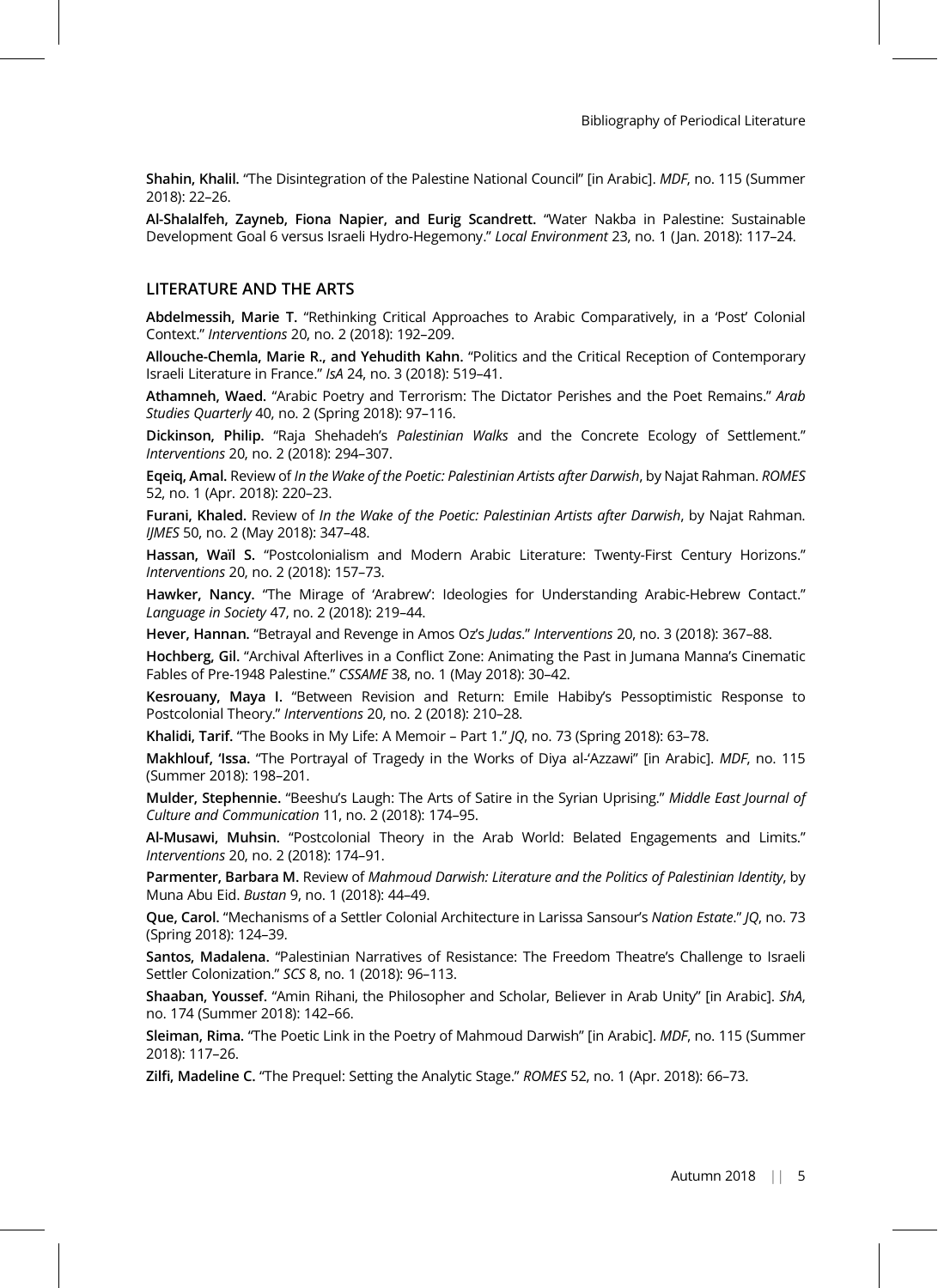## MIDDLE EAST AND THE ARAB WORLD

'Abdul Fattah, I. Review of The U.S. Policy of Managing International Crises [in Arabic], by Saad S. Shalabi and Muhammad H. Al-Muwafi. ShA, no. 174 (Summer 2018): 230–38.

'Abdul Mun'im, 'Adel M. "Information Security and National Security" [in Arabic]. SD, no. 213 (Jul. 2018): 202–7.

Abu Hammoud, Muafak M. "The Participation of Jordanian Women in Political Life" [in Arabic]. MA 41, no. 473 (Jul. 2018): 40–59.

Ahmad, Aisha. "A Twenty-First Century Foreign Policy for Canada in the Middle East and North Africa." IJ 72, no. 3 (Sep. 2017): 413–23.

Ahonen, Pertti. Review of Undeclared Wars with Israel: East Germany and the West German Far Left, 1967– 1989, by Jeffrey Herf. AHR 123, no. 3 (Jun. 2018): 1039–40.

Albrecht, Peter. "Marketing Parliament: The Constitutive Effects of External Attempts at Parliamentary Strengthening in Jordan." Cooperation and Conflict 53, no. 2 (Jun. 2018): 237–58.

'Arabi, Muhammad. "Fake News and Social Security: Limitations and Dangers" [in Arabic]. SD, no. 213 (Jul. 2018): 214–18.

Bakke, Lars H., and Hilde H. Waage. "Facing Assad: American Diplomacy toward Syria, 1973–1977." International History Review 40, no. 3 (2018): 546–72.

Ben-Bassat, Yuval, and Yossi Ben-Artzi. "Ottoman Maps of the Empire's Arab Provinces, 1850s to the First World War." Imago Mundi 70, no. 2 (Jul. 2018): 199–211.

Bercuson, David J. Review of The Diplomat: Lester Pearson and the Suez Crisis, by Antony Anderson. IJ 73, no. 2 (Jun. 2018): 326–28.

Corbett, Elena D. Review of The Shaykh of Shaykhs, Mithqal al-Fayiz and Tribal Leadership in Modern Jordan, by Yoav Alon. IJMES 50, no. 2 (May 2018): 363–65.

Daguzan, Jean-François. "L'État Islamique (DAESH): Une menace militaire relative pour une menace politique majeure." MM, nos. 233–34 (2017): 19–37.

Daigle, Craig. Review of The Six-Day War: The Breaking of the Middle East, by Guy Laron. AHR 123, no. 3 (Jun. 2018): 1058–59.

Darwich, May. Review of Democracy Prevention: The Politics of the U.S.-Egyptian Alliance, by Jason Brownlee. MP 23, no. 3 (2018): 418–26.

Dobers, Geesche M., Rico Ihle, Yael Kachel, et al. "Economic Integration in the Middle East: Israeli-Palestinian Fresh Food Trade." IsA 24, no. 3 (2018): 421–41.

Eesaa, Muhammad A. "Middle Easternism Is Back: Alternative Tracks to Economic Relations between the Arabs and Israel" [in Arabic]. MA 41, no. 473 (Jul. 2018): 129–36.

Encel, Frédéric. "Israël et Iran: Les faux ennemis?" Hérodote, no. 169 (2018): 41–53.

Ennaji, Moha. Review of Arguing Islam after the Revival of Arab Politics, ed. Nathan J. Brown. DOMES 27, no. 1 (Spring 2018): 144–46.

Esber, Paul M. "Understating the Logic of Regime Survival? Conceptualizing State-Society Relations and Parliamentary Liberation in Post-2011 Jordan." BRIJMES 45, no. 3 (2018): 337–54.

Evaghorou, Evaghoras L. "Turbulent Times in the Eastern Mediterranean: The Struggle for Power." Mediterranean Quarterly 29, no. 1 (Mar. 2018): 1–18.

Fahmi, Tarek. "Future Scenarios of Conflict and Cooperation in the Eastern Mediterranean" [in Arabic]. SD, no. 213 (Jul. 2018): 128–33.

Fawaz, Leila. Review of The Charity of War: Famine, Humanitarian Aid, and World War I in the Middle East, by Melanie S. Tanielian. MEJ 72, no. 2 (Spring 2018): 330–31.

Friedman, Brandon. "Iran's Hezbollah Model in Iraq and Syria: Fait Accompli?" Orbis 62, no. 3 (2018): 438–53.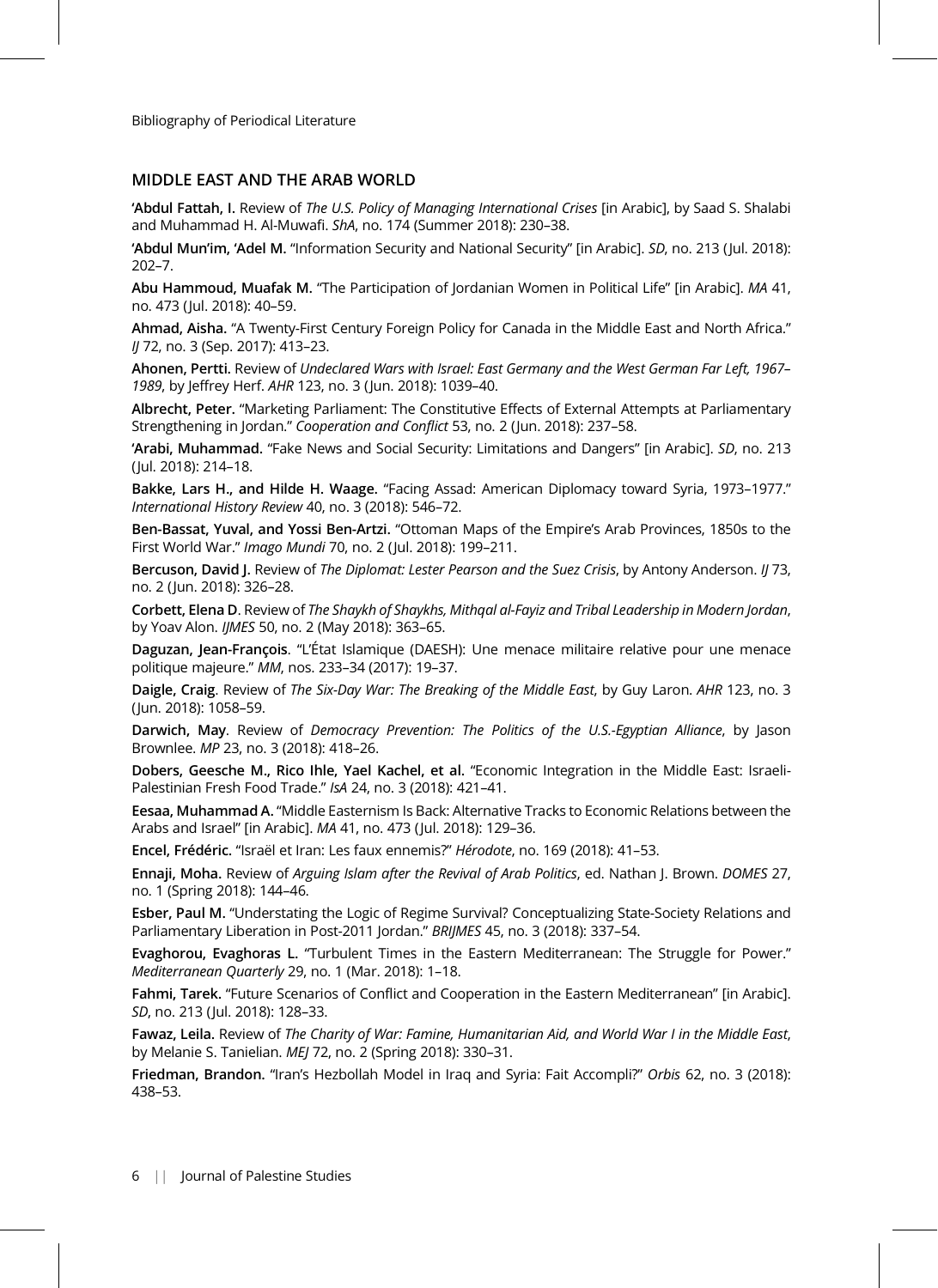Ghazi, M. Review of Russia and the Arabs: Behind the Scenes in the Middle East from the Cold War to the Present [in Arabic], by Yevgeny Primakov. MA 41, no. 472 (Jun. 2018): 156–63.

Harris, Kevan. Review of Middle East Studies for the New Millennium: Infrastructures of Knowledge, eds. Seteney Shami and Cynthia Miller-Idriss. Contemporary Sociology 47, no. 3 (May 2018): 360–62.

Herrero-Jiménez, Beatriz, Carlos A. Calderón, Adolfo Carratalá, et al. "The Impact of Media and NGOs on Four European Parliament Discourses about Conflicts in the Middle East." MWC 11, no. 1 (Mar. 2018): 65–84.

Hussein, A. Review of Smart Power Approach as a Mechanism for International Change: The Case of the USA [in Arabic], by Sair Harmazi. Siyasat Arabiyya, no. 32 (May 2018): 124-30.

Isacoff, Jonathan B. Review of Popular Politics in the Making of the Modern Middle East, by John T. Chalcraft. AHR 123, no. 3 (Jun. 2018): 1053–54.

Joyce, Adam. Review of The Battle for Syria: International Rivalry in the New Middle East, by Christopher Phillips. MEP 25, no. 2 (Summer 2018): 175–80.

Juma'a, Muhammad. "The Mutual Sponsorship of Terrorism in the Eastern Mediterranean: Tools and Challenges" [in Arabic]. SD, no. 213 (Jul. 2018): 88–97.

Karniel, Yuval, Amit Lavie-Dinur, and Tal S. Azran. "Professional or Personal Framing? International Media Coverage of the Israel-Hamas Prisoner Exchange Deal." MWC 10, no. 1 (Apr. 2017): 105–24.

Kashkouch, Muhammad. "The Struggle for Military and Security Dominance in the Eastern Mediterranean" [in Arabic]. SD, no. 213 (Jul. 2018): 82–87.

Kausch, Kristina. "State and Non-state Alliances in the Middle East." ISpec 52, no. 3 (2017): 36–47.

Korany, Bahgat. "The Conflicts in the Eastern Mediterranean" [in Arabic]. SD, no. 213 (Jul. 2018): 70–75. Lalancette, Jean-Robert. Review of Statecraft in the Middle East: Foreign Policy, Domestic Politics and Security, by Imad Mansour. CRIA 30, no. 4 (2017): 445–48.

Mabry, Tristan J. Review of Radical Arab Nationalism and Political Islam, by Lahouari Addi. MEJ 72, no. 2 (Spring 2018): 338–39.

Majed, Ziyad. "The 1982 World Cup and the Siege of Beirut" [in Arabic]. MDF, no. 115 (Summer 2018): 108–16.

Mansour, Camille. "U.S. Policy and the Negotiations Track" [in Arabic]. MDF, no. 115 (Summer 2018): 27–42.

Markussen, Joakim A., and Hilde H. Waage. "A Balancing Pretence: The Johnson Administration's Policy towards Jordan, 1964–1967." BRIJMES 45, no. 3 (2018): 321–36.

Martínez, José C. Review of The Struggle for the State in Jordan: The Social Origins of Alliances in the Middle East, by Jamie Allinson. CRIA 30, nos. 2–3 (2017): 289–92.

Morsi, Mustafa A. "Can the Arab World Revive Its Sources of Strength: Abiding to Arabism as an Example" [in Arabic]. ShA, no. 174 (Summer 2018): 37–55.

Munayyer, Yousef. Review of The Rise of the Arab American Left: Activists, Allies, and Their Fight against Imperialism and Racism, 1960s–1980s, by Pamela E. Pennock. JPS 47, no. 4 (2018): 103–4.

Nagi, Muhammad A. "Iran's Interests and Policies in the Eastern Mediterranean" [in Arabic]. SD, no. 213 (Jul. 2018): 120–21.

Neiberg, Michael S. Review of The Great War and the Middle East: A Strategic Study, by Rob Johnson. Parameters 47, no. 1 (Spring 2017): 150–52.

Nuwayhed, Walid. "Chaos in the Age of a Multi-polar Order" [in Arabic]. MDF, no. 115 (Summer 2018): 10–15.

Omar, Hazem. "Turkish Policy in the Red Sea Region in the Twenty-First Century" [in Arabic]. ShA, no. 174 (Summer 2018): 201–4.

Pace, Michelle, and Ali Bilgic. "Trauma, Emotions, and Memory in World Politics: The Case of the European Union's Foreign Policy in the Middle East Conflict." Political Psychology 39, no. 3 (Jun. 2018): 503–17.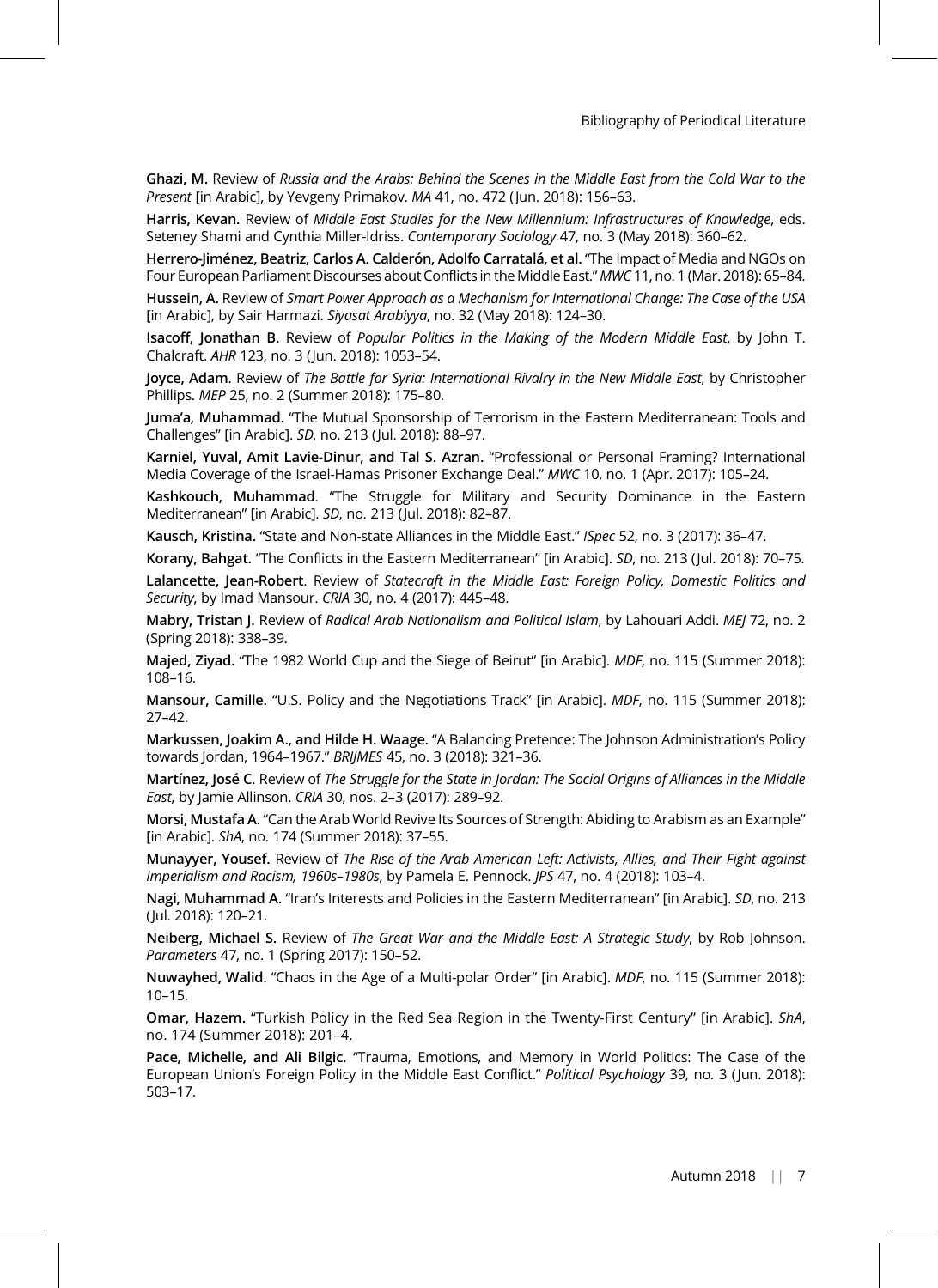Pearson, W. Robert, Gonul Tol, Aaron Stein, et al. "Turkey's Emerging Role in the Middle East." MEP 25, no. 2 (Summer 2018): 5–26.

Pecastaing, Camille. "Islamist Parties after the Arab Spring." SAIS 37, no. 1S (Supplement 2017): 39–53.

Qandil, Ahmad. "The European Union and the Eastern Mediterranean Gas" [in Arabic]. SD, no. 213 (Jul. 2018): 112–16.

Rifat, Said. "The Balance between International and Regional in the Middle East" [in Arabic]. ShA, no. 174 (Summer 2018): 5–15.

Rodman, David. Review of Israel, Strategic Culture and the Conflict with Hamas: Adaptation and Military Effectiveness, by Niccolò Petrelli. IsA 24, no. 3 (2018): 563–64.

-. Review of The Arab-Israeli Conflict, 1956–1975: From Violent Conflict to a Peace Process, by Moshe Gat. IsA 24, no. 3 (2018): 562–63.

Rosler, Nimrod, Keren Sharvit, and Daniel Bar-Tal. "Perceptions of Prolonged Occupation as Barriers to Conflict Resolution." Political Psychology 39, no. 3 (Jun. 2018): 519–38.

Salamah, Sami. "The Russian Strategy in the Eastern Mediterranean" [in Arabic]. SD, no. 213 (Jul. 2018): 108–11.

Salem, 'Ala'. "The Repercussions of Moving the U.S. Embassy to Jerusalem" [in Arabic]. SD, no. 213 (Jul. 2018): 168–71.

Salem, Muhammad A. "The Challenges of Formulating an Egyptian Strategy in the Eastern Mediterranean" [in Arabic]. SD, no. 213 (Jul. 2018): 64–69.

Santini, Ruth H. "A New Regional Cold War in the Middle East and North Africa: Regional Security Complex Theory Revisited." ISpec 52, no. 4 (2017): 93–111.

Al-Saud, Abdullah bin Khaled. "The Spiritual Teacher and His Truants: The Influence and Relevance of Abu Mohammad al-Maqdisi." SCT 41, no. 9 (Sep. 2018): 736–54.

Schler, Lynn. "Dilemmas of Postcolonial Diplomacy: Zambia, Kenneth Kaunda, and the Middle East Crisis, 1964–73." Journal of African History 59, no. 1 (Mar. 2018): 97–119.

Shihata, Rida. "The New American Vision of the Middle East" [in Arabic]. ShA, no. 174 (Summer 2018): 18–26.

Simpson, George L., Jr. Review of The Soviet-Israeli War 1967-1973: The USSR's Military Intervention in the Egyptian-Israeli Conflict, by Isabella Ginor and Gideon Remez. JMEA 9, no. 1 (2018): 119–20.

Sleiman, Hussein. "Gas in the Eastern Mediterranean: Between Cooperation and Conflict" [in Arabic]. SD, no. 213 (Jul. 2018): 76–80.

Struckman, Luke. Review of Dislocating the Orient: British Maps and the Making of the Middle East, 1854–1921, by Daniel Foliard. Imago Mundi 70, no. 2 (Jul. 2018): 248–49.

Taşpınar, Ömer. "The End of Pax Americana" [in Arabic]. MDF, no. 115 (Summer 2018): 16–21.

Tilde, Rosmer. Review of On the Arab-Jew, Palestine, and Other Displacements: Selected Writings, by Ella Shohat. JPS 47, no. 4 (2018): 104–6.

Ulrichsen, Kristian Coates. "Palestinians Sidelined in Saudi-Emirati Rapprochement with Israel." JPS 47, no. 4 (2018): 79–89.

Zartman, I. William. "New Elements for Introducing Symmetry in the Middle East Peace Process." IN 23, no. 1 (2018): 1–7.

#### ISRAEL AND ZIONISM

Alina, Korn. "Between the Military Government and the Minority Affairs Ministry: The Construction of the Palestinian Minority as a Security Threat during the First Years of the Existence of Israel." JHS 31, no. 1 (Mar. 2018): E1–E15.

Arian, Ofer. "A Welfare State without a Welfare Policy: The Case of Israel." IsA 24, no. 3 (2018): 369–94. 'Arrar, Khalid. "Israel's Educational Policies and Arab Education in Israel" [in Arabic]. MDF, no. 115 (Summer 2018): 133–59.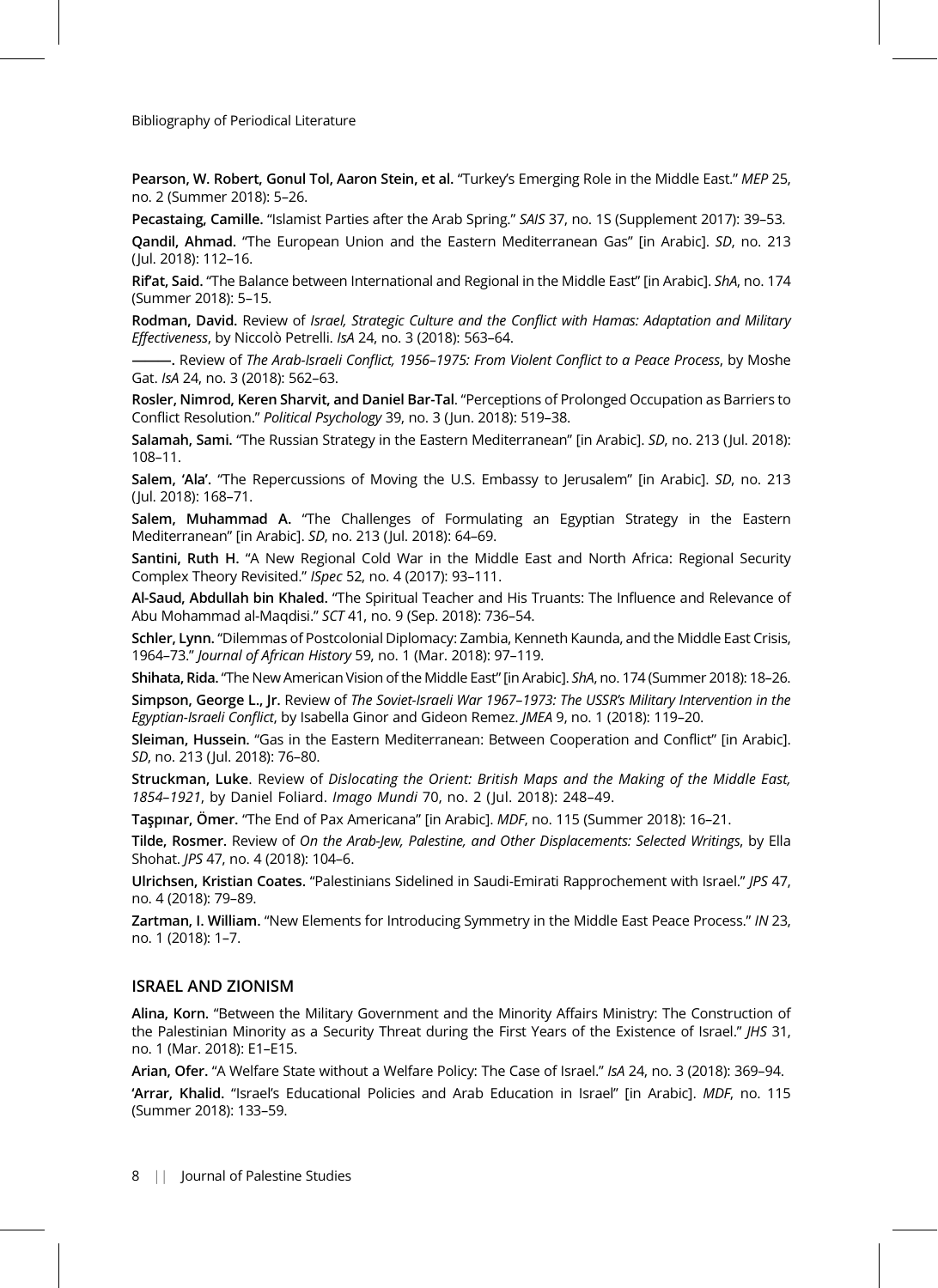Assad, A. Review of After Israel: Towards Cultural Transformation [in Arabic], by Marcelo Svirsky. MA 41, no. 473 (Jul. 2018): 160–67.

Avigur-Eshel, Amit, and Dani Filc. "Military Conflict and Neo-Liberalization in Israel (2001–2006): A Neo-Gramscian Approach." Political Studies 66, no. 2 (May 2018): 503–20.

Ben-Atar, Ella. "On-Air under Fire: Media and Community Resilience in Post-heroic Wars." IsA 24, no. 4 (2018): 593–614.

Ben-Hador, Batia, Meytal Eran-Jona, and Christopher Dandeker. "Perceptions of the Future Battlefield in Israel vs. Western Countries." IsA 24, no. 4 (2018): 707–31.

Ben-Shalom, Uzi. "Israel's Post-heroic Condition." IsA 24, no. 4 (2018): 569–71.

Bishku, Michael B. "Israel and the Kurds: A Pragmatic Relationship in Middle Eastern Politics." Journal of South Asian and Middle Eastern Studies 41, no. 2 (Winter 2018): 52–72.

Blum, Yehuda Z. "The Status of Judea and Samaria Revisited: A Response to Eyal Benvenisti." Israel Law Review 51, no. 2 (Jul. 2018): 165–68.

Broidy, Lauren. Review of Yitzhak Rabin: Soldier, Leader, Statesman, by Itamar Rabinovich. ROMES 52, no. 1 (Apr. 2018): 241–42.

Chen, Kertcher. "An Ouroboros Health Strategy: How Israelis Adopted Health as a Post-heroic Strategy in Their Conflict with the Palestinians." IsA 24, no. 4 (2018): 615–33.

Eseed, Rana. "When the State Fails to Provide Services: The Case of the Islamic Movement in Israel." Journal of Social Policy 47, no. 3 (2018): 565–82.

Feniger, Yariv. Review of Socioeconomic Inequality in Israel: A Theoretical and Empirical Analysis, eds. Nabil Khattab, Sami Miaari, and Haya Stier. ERS 41, no. 3 (2018): 590–92.

Freeman-Maloy, Dan. "The International Politics of Settler Self-Governance: Reflections on Zionism and 'Dominion' Status within the British Empire." SCS 8, no. 1 (2018): 80–95.

Goodman Lenn E. "Democracy in the State of Israel." Society 55, no. 2 (Apr. 2018): 170–80.

Hadari, Gal, and Asaf Turgeman. "Public Diplomacy in Army Boots: The Chronic Failure of Israel's Hasbara." IsA 24, no. 3 (2018): 482–99.

Haidar, Randa. "The Expulsion of African Refugees from Israel: Racism and Disregard for International Law" [in Arabic]. MDF, no. 115 (Summer 2018): 101–7.

Kabalo, Paula. "City with No Walls: David Ben-Gurion's Jerusalem Vision Post-June 1967." Modern Judaism 38, no. 2 (May 2018): 160–82.

Kliot, Nurit. Review of Israel's Invisible Negev Bedouin: Issues of Land and Spatial Planning, by Deborah F. Shmueli, and Rassem Khamaisi. International Journal of Conflict Management 29, no. 2 (2018): 298–303.

Leon, Nissim. "Heroic Text in a Post-heroic Environment: National Liturgy in Mizrahi Ultra-Orthodox Prayer Books." IsA 24, no. 4 (2018): 634–47.

Leslie, Jonathan G. "Netanyahu's Populism: An Overlooked Explanation for Israeli Foreign Policy." SAIS 37, no. 1 (Winter 2016–Spring 2017): 75–82.

Luft, Michal. "Living in a Legal Vacuum: The Case of Israel's Legal Position and Policy towards Gaza Residents." Israel Law Review 51, no. 2 (Jul. 2018): 193–234.

Machover, Moshé. "An Immoral Dilemma: The Trap of Zionist Propaganda." JPS 47, no. 4 (Summer 2018): 69–78.

Mann, Rafi. "The Making of Military Heroes by the Israeli Media." IsA 24, no. 4 (2018): 664–85.

Mashiach, Amir. "Going on the Offensive: The Religious Zionist Rabbinic Ethos in Judea and Samaria as a Response to Post-heroism." IsA 24, no. 4 (2018): 648–63.

Mendales, Ben. "A House of Cards: The Arab Satellite Lists in Israel, 1949–77." IsA 24, no. 3 (2018): 442–59. Nusem, Rotem."Beyond Beer Sheva: Assessing Australia-Israel Relations." StA 21, no. 1 (Apr. 2018): 93–102.

Okasha, Said. "Israel between Rivalry and Conflict in the Eastern Mediterranean" [in Arabic]. SD, no. 213 (Jul. 2018): 118–19.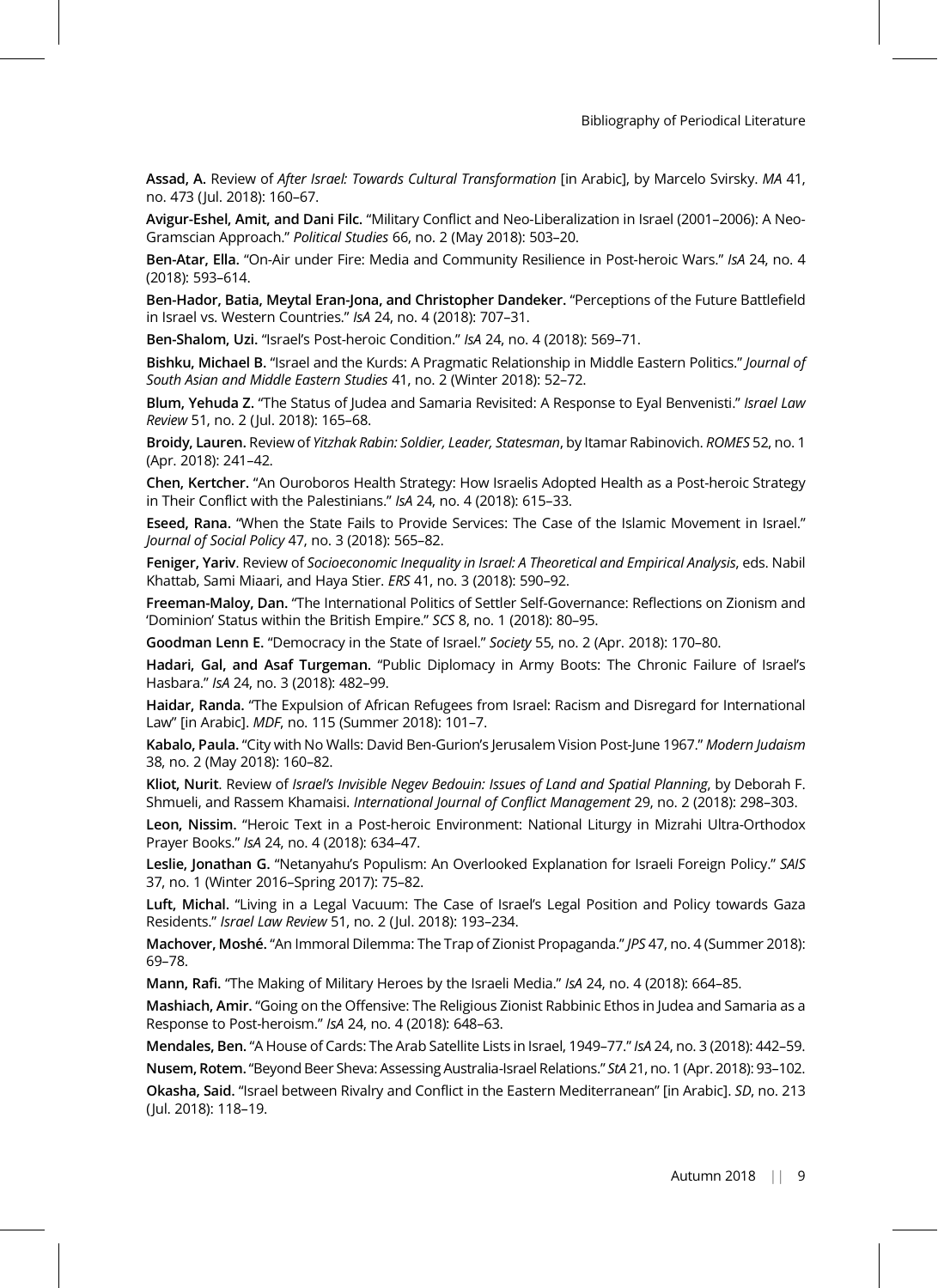Parker, Chris. "Paying for Zion: Eisenhower's Middle East Policy, 1953-56." MEP 25, no. 2 (Sum. 2018): 100–120.

Rodman, David. Review of The Jewish Origins of Israeli Foreign Policy: A Study in Tradition and Survival, by Shmuel Sandler. IsA 24, no. 3 (2018): 564–66.

Rosler, Nimrod. Review of Yitzhak Rabin: Soldier, Leader, Statesman, by Itamar Rabinovich. CRIA 30, nos. 5–6 (2017): 590–93.

Salah, 'Aql. "The Ongoing Israeli Targeting: An Analytical Study of the Journey of Ahmad Saadat" [in Arabic]. MA 41, no. 473 (Jul. 2018): 137–55.

Schilling, Christopher L. "The Problem of Romanticising Israel-Taiwan Relations." IsA 24, no. 3 (2018): 460–66.

Shamir, Eitan. "Israel's Post-heroic Wars: Exploring the Influence of American Military Concepts on Israel's Adaptation of Post-heroic Warfare." IsA 24, no. 4 (2018): 686–706.

Shimoni, Baruch. "Mega Donors' Perspectives on Philanthropy and Government Relations in Israel." Society 54, no. 3 (Apr. 2018): 261–71.

Shultziner, Doron, and Aya Shoshan. "A Journalists' Protest? Personal Identification and Journalistic Activism in the Israel Social Justice Protest Movement." International Journal of Press/Politics 23, no. 1 (Jan. 2018): 44–69.

Siboni, Gabi, Yuval Bazak, and Gal P. Finkel. "The Development of Security-Military Thinking in the IDF." StA 21, no. 1 (Apr. 2018): 7–19.

Siegman, Jeremy A. "'Super-Israel': The Politics of Palestinian Labor in a Settler Supermarket." *JPS 47*, no. 4 (2018): 9–29.

Steinberg, Gerald M. "Counter-Terror and Soft Power: NGO Claims to Military and Legal Expertise and Israeli Responses." IsA 24, no. 4 (2018): 572–92.

Stern, Bat-Sheva M. "'No Barrier to the Unison of Hearts': Cross-Class and Nation Coalition of Zionist Women in the Wake of Statehood." IsA 24, no. 3 (2018): 542–61.

Taher, Mu'in. "Confronting the Jewish State and Dismantling the Apartheid Zionist Regime" [in Arabic]. MDF, no. 115 (Summer 2018): 65–76.

Teitler-Regev, Sharon, and Tchai Tavor. "Decision-Making in Daily Life and in Tourism." IsA 24, no. 3 (2018): 467–81.

Terrill, W. Andrew. Review of The Netanyahu Years, by Ben Caspit. Parameters 47, no. 3 (Autumn 2017): 121–22.

Woltering, Robbert A. "Encompassing Judaism: Elmessiri and the 'Islamic Humanist' Self." IJMES 50, no. 2 (May 2018): 233–46.

### RECENT THESES AND DISSERTATIONS

Aldadah, Yasmin. "CDA Analysis of Jerusalem Conflict in BBC and AJE." Independent thesis, Örebro University (2018).

Alqaisiya, Walaa. "The Politics and Aesthetics of Decolonial Queering in Palestine." PhD thesis, Durham University (2018).

Imperiale, Maria G. "Developing Language Education in the Gaza Strip: Pedagogies of Capability and Resistance." PhD thesis, University of Glasgow (2018).

Jebril, Mona A. "Academic Life under Occupation: The Impact on Educationalists at Gaza's Universities." PhD thesis, University of Cambridge (2018).

Karpefors, Max. "'We Are Not Free Here . . .': Palestinian IT Students' Intentions to Migrate or to Stay." Independent thesis, Uppsala University (2018).

Keinvall, Kristoffer. "'Ett Herrefolk I Israel': The Debate Concerning the Israeli-Palestinian Conflict in Dagens Nyheter in 1988" [In Swedish]. Independent thesis, Linnaeus University (2018).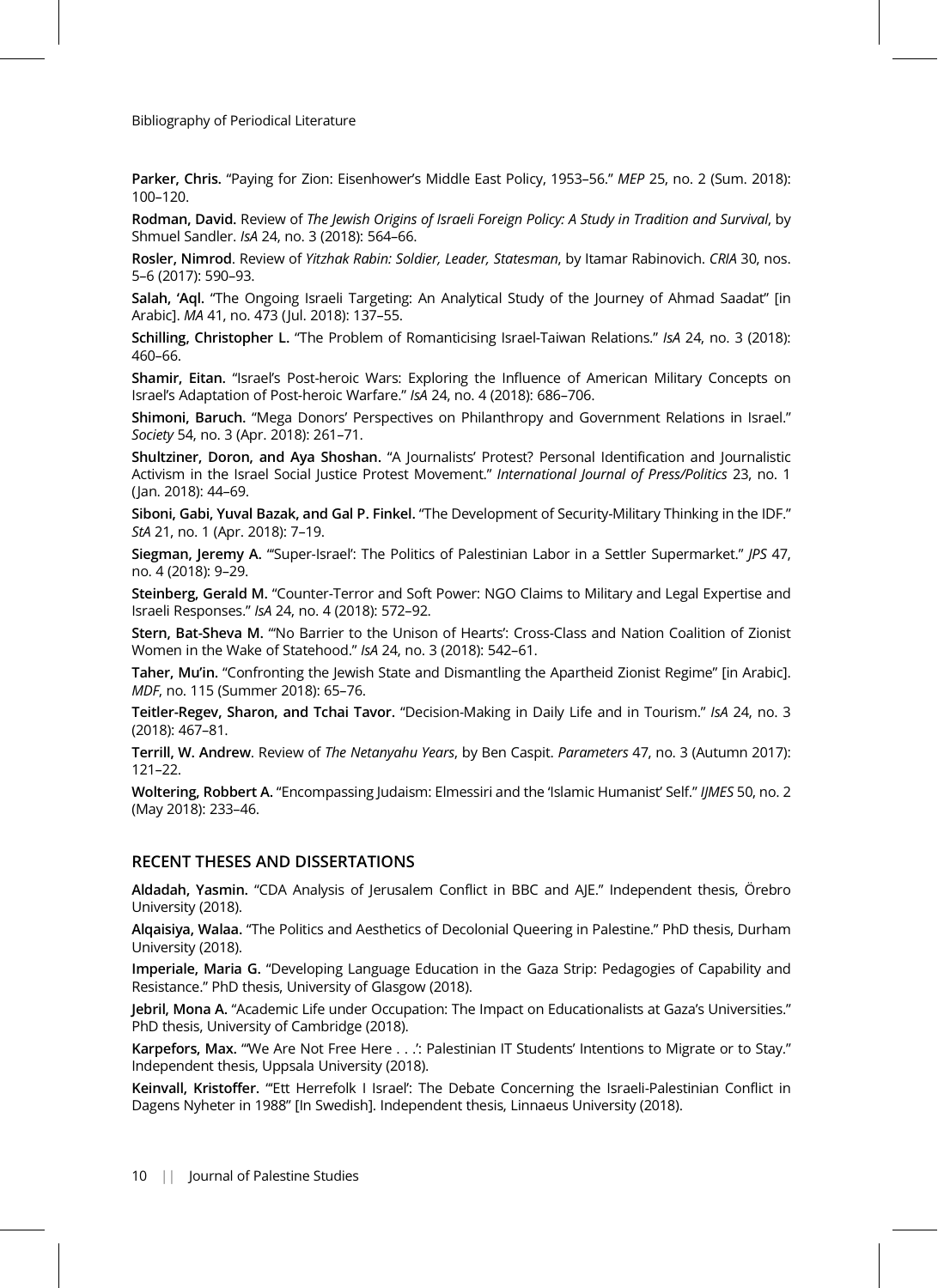LaRose, Christina. "Arab American Women's Poetry: Violence and Boundaries in the Levantine Diaspora." PhD thesis, University of Michigan (2018).

Mahoudeau, Alex. "The Cables and the Power: Mobilising Space, Mobilising for Space in the Palestinian Refugee Camps of Beirut, Lebanon (2014–2017)." PhD thesis, King's College (2018).

Maxon, Michelle. "Making or Breaking Peace: Understanding Diaspora Attitudes towards Homeland Conflicts." Independent thesis, Uppsala University (2018).

Mhanna, Mayyada. "Caught in the Frame: A Critical Analysis of Australian Media Representations of the Israeli-Palestinian Conflict 2014–2015." PhD thesis, Edith Cowan University (2018).

Rajab, Khaled. "Strategic Planning under Fragility: The Role of Leadership in the Strategic Planning of Municipalities in Palestine." PhD thesis, Maastricht University (2018).

Ramahi, Hanan. "Teachers Leading School Improvement and Education Reconstruction in Palestine." PhD thesis, University of Cambridge (2018).

Talpaz, Sheera S. "Resistance and Reluctance: On the 'National Poets' of Israel/Palestine." PhD thesis, Princeton University (2018).

Tsourous, Georgios. "Boundaries and Borders: Choreographies among the Rum Orthodox of Old City Jerusalem." PhD thesis, University of Kent (2018).

Tuv, Liat. "Talking through Difference: Everyday Ethics across Borders in an Israeli-Palestinian Community." PhD thesis, London School of Economics and Political Science (2018).

## BIBLIOGRAPHY SOURCE ABBREVIATIONS

| AHR            | (American Historical Review)                                     |
|----------------|------------------------------------------------------------------|
| <b>BRIJMES</b> | (British Journal of Middle Eastern Studies)                      |
| <b>Bustan</b>  | (Bustan: The Middle East Book Review)                            |
| <b>CRIA</b>    | (Cambridge Review of International Affairs)                      |
| <b>CSSAME</b>  | (Comparative Studies of South Asia, Africa, and the Middle East) |
| <b>DOMES</b>   | (Digest of Middle East Studies)                                  |
| <b>ERS</b>     | (Ethnic and Racial Studies)                                      |
| EFAR           | (European Foreign Affairs Review)                                |
| Hérodote       | (Hérodote: Revue de géographie et de géopolitique)               |
| IJ             | (International Journal)                                          |
| <b>IJMES</b>   | (International Journal of Middle East Studies)                   |
| IN             | (International Negotiation)                                      |
| Interventions  | (Interventions: International Journal of Postcolonial Studies)   |
| <b>IsA</b>     | (Israel Affairs)                                                 |
| <b>ISpec</b>   | (International Spectator)                                        |
| JHS            | (Journal of Historical Sociology)                                |
| JMEA           | (Journal of the Middle East and Africa)                          |
| JPS            | (Journal of Palestine Studies)                                   |
| JQ             | (Jerusalem Quarterly)                                            |
| MA.            | (al-Mustaqbal al-Arabi)                                          |
| <b>MDF</b>     | (Majallah al-Dirasat al-Filastiniyya)                            |
| MEC            | (Middle East Critique)                                           |
| <b>MEDI</b>    | (Middle East Development Journal)                                |